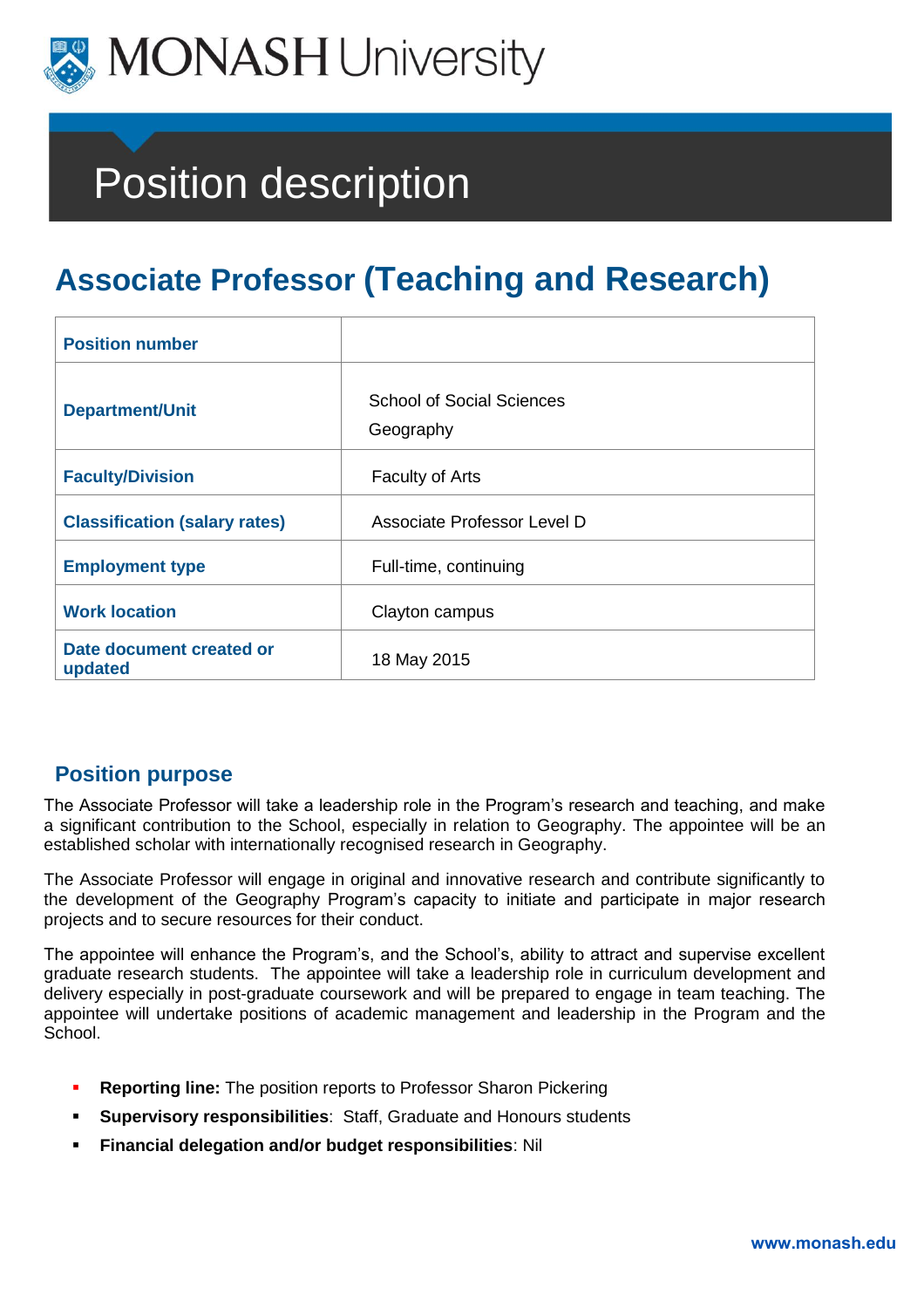# **Organisational context**

**Monash University** is an energetic and dynamic university committed to quality education, outstanding research and international engagement. A member of Australia's Group of Eight research intensive universities, it seeks to improve the human condition and is committed to a sustainable future. Monash has six campuses in Victoria, a campus in Malaysia, a campus in South Africa, a centre in Prato, Italy, and numerous international partnerships and cooperative ventures.

Monash has approximately 56,000 equivalent full-time students spread across its Australian and offshore campuses, and approximately 7000 full time equivalent staff. Approximately 3500 of these staff members are academic staff.

**Faculty of Arts** is one of the largest of the ten faculties at Monash University and is also one of the largest, most diverse and dynamic arts faculties in Australia. It delivers programs across six campuses: Clayton, Caulfield, Berwick, Gippsland, Malaysia and South Africa.

The Faculty has approximately 5,700 students (EFTSL), 500 staff (EFT) and annual revenue in excess of \$100 million. More information can be found at; http://www.arts.monash.edu.au/

**The School of Social Sciences** is consistently ranked among the best social science schools both nationally and internationally. It is the largest school in the Faculty and one of the largest consolidated schools of the social sciences nationally. Interdisciplinary teaching and research collaboration is encouraged.

The School offers a wide-ranging undergraduate program and a variety of postgraduate degrees in Anthropology, Criminology, Sociology, Politics and International Relations and from 1 January 2016 Human Geography. A major focus of our teaching is to help students become responsible and informed global citizens**.**

# **Key result areas and responsibility**

#### **Specific duties required of a Level D academic may include:**

#### **Teaching**

- preparation and delivery of lectures, tutorials and seminars at undergraduate, honours and postgraduate levels, generally in on-campus modes, including on-line support;
- initiation and development of unit and course material;
- coordination of course and units and offering guidance and supervision of staff;
- consultation with students;
- preparation and assessment of student assignments and examinations;
- active enhancement of the quality of teaching through collaboration with colleagues and through research;
- supervision of students engaged in course work, and honours research projects;

#### **Research**

- academic leadership in fostering research excellence through procuring competitive research grants and working with other staff to develop research links;
- active engagement in his or her specialist research area in line with the School's research strategy, by maintaining a substantial active publications record (for example in high-quality refereed journals) and supervising and mentoring research students;
- significant role in research projects including leadership of a research team;
- active contribution to partnering with industry and diversifying the funding base;
- supervision of research students and mentoring of early career researchers;
- participation in School, Faculty and University research activities.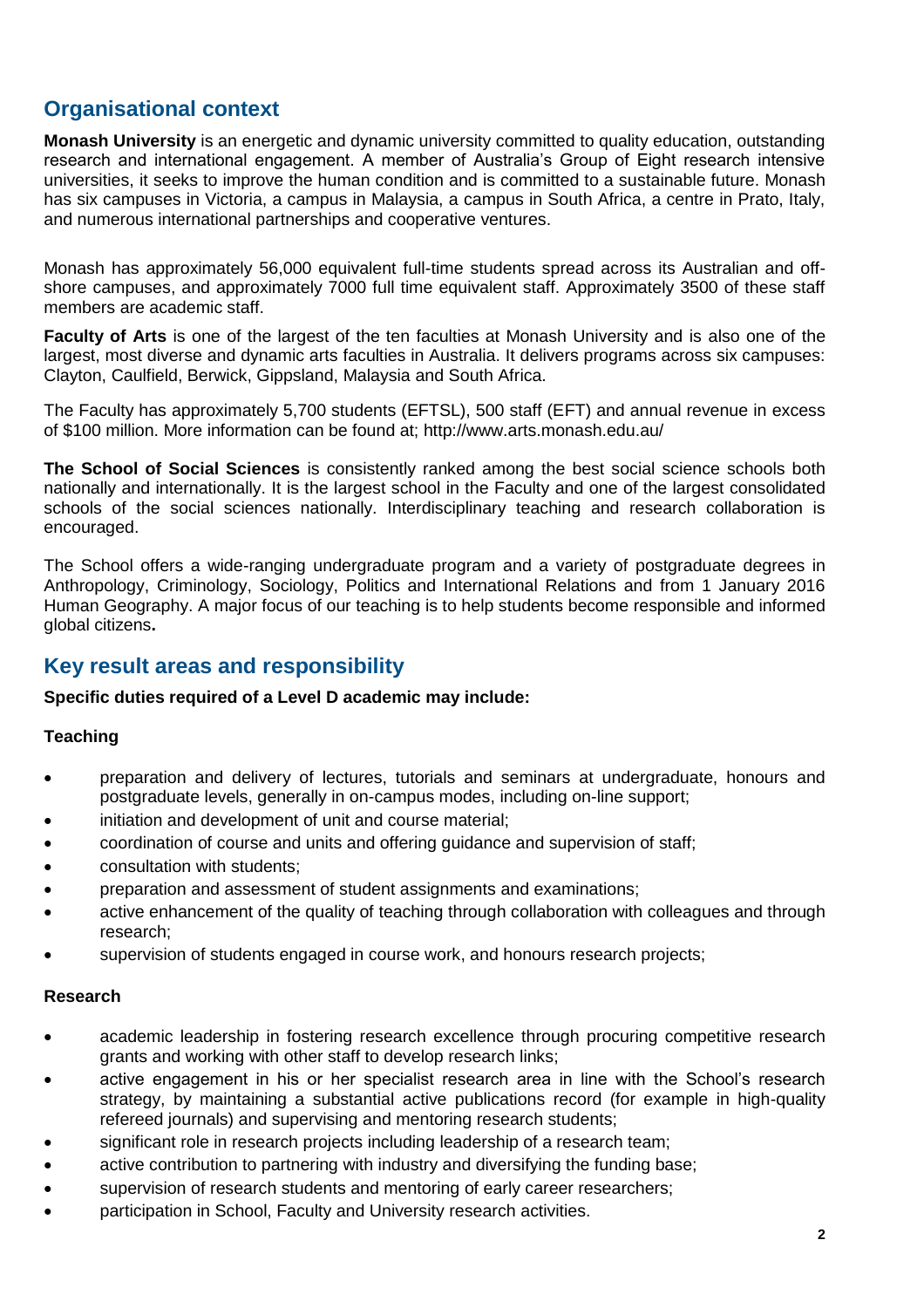#### **Administration**

- contribution to the academic leadership and management of the School;
- broad range of administrative functions relevant to teaching and research;
- pastoral care of students and participation in School and University consultative processes and procedures;
- conduct of performance management reviews and engagement in mentoring academic staff;
- maintenance and development of national and international links to relevant communities and external agencies;
- appropriate liaison with campus and School administrative staff;
- participation in campus, School, Faculty and University meetings and committees as required by the Head of School.

#### **Other Duties**

Performance of other duties as required by the Head or Deputy Head of School.

# **Key selection criteria**

#### **Essential:**

- **1.** Completion of a Ph.D. in Geography or a cognate discipline.
- **2.** Outstanding record of research nationally and internationally in Geography as evidenced by publication record, and a demonstrated ability to earn income through external research granting bodies or through external service;
- **3.** Capacity to lead an internationally-orientated postgraduate program; ;
- **4.** Demonstrated excellence and leadership in teaching, curriculum development and teaching organisation at the undergraduate and postgraduate levels, and a willingness to undertake training in the Monash University Graduate Certificate of Higher Education;
- **5.** Evidence of excellence in the supervision of higher degree research students;
- **6.** High level of interpersonal skills and a proven ability to establish good working relationships with colleagues, students and members of community and professional bodies;
- **7.** Willingness and demonstrated ability to mentor staff and students;
- **8.** Willingness to contribute to School, Faculty and University committees, and experience of doing so;

#### **Desirable**

- **9.** Demonstrated ability to lead and manage research projects and research teams;
- **10.** Evidence of commitment to, and involvement in, professional activities at national and international level in the field of Geography (e.g., holding office in scholarly and/or professional organisations, editorship of journals, peer review of publications, and convening of conferences).